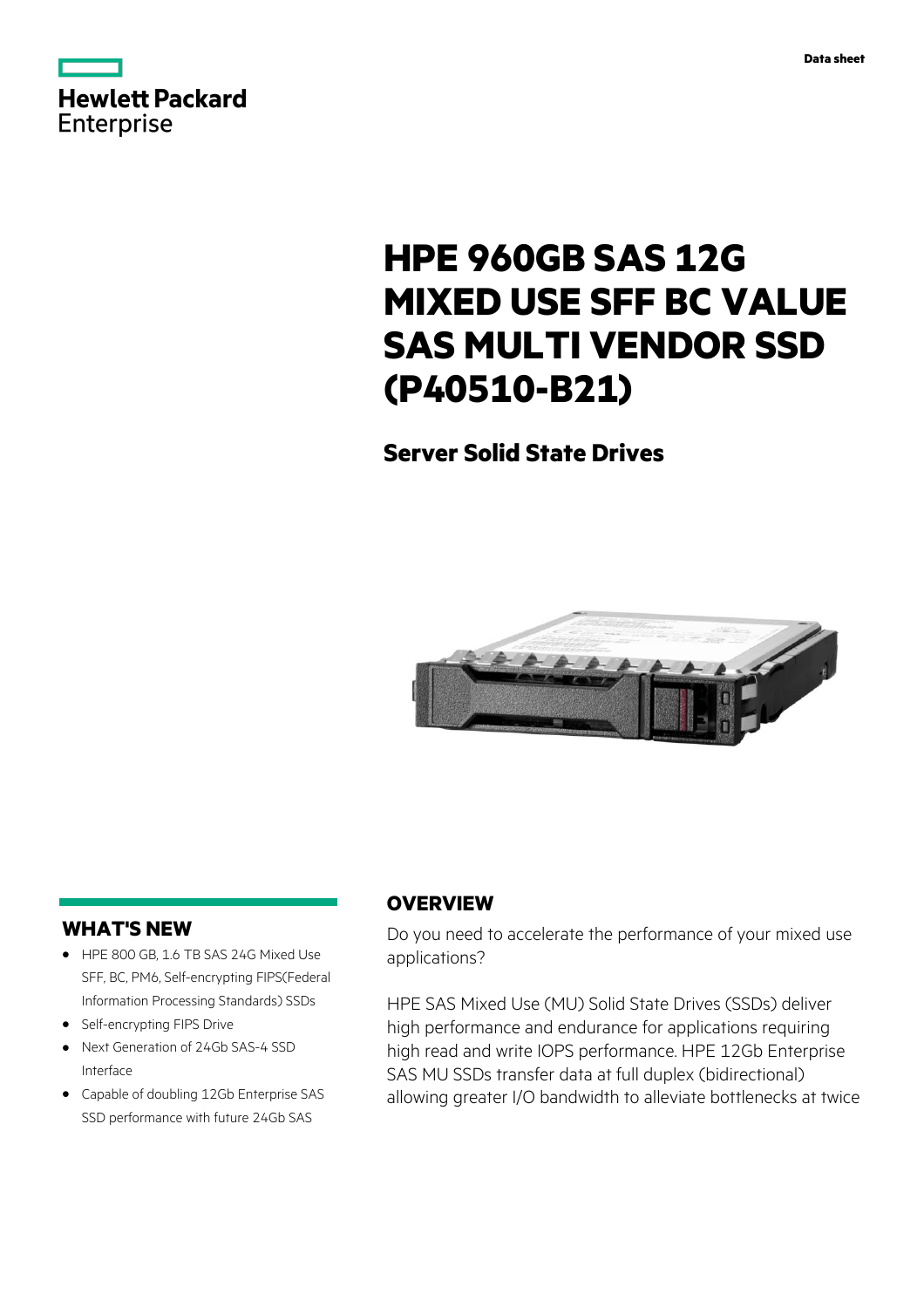**Data sheet** Page 2

controller and server technology enhancements

the 6Gb interface of SATA drives.

HPE 12Gb Enterprise SAS MU SSDs are best suited for mission-critical applications requiring a balanced mix of read and write I/O to deliver significantly faster data transfers from storage than SATA SSDs. HPE 12Gb SAS MU SSDs are ideal for big data analytics, high performance compute and virtualization workloads.

SAS technology continues to be the interface of choice for many workloads for its reliability and 24x7 operation in the enterprise data center.

HPE SSDs are backed by over 3 million hours of testing and qualification [1] ensuring reliable, high performing drives.

### **FEATURES**

### **High Performance, Exceptional Reliability, and Efficiency for Faster Business Results**

HPE 12Gb SAS Mixed Use (MU) SSDs are ideal for big data analytics, cloud computing, high performance compute, database applications and virtualization.

Achieve higher IOPS and lower latency to enhance the performance of your data center.

Maintain data accuracy with full data-path error detection and surprise power loss protection.

Choose from a broad portfolio of enhanced solutions in a wide variety of capacities.

Self-encrypting FIPS Drive

### **HPE 24Gb Enabled SAS SSDs are Capable of 2x the Performance of 12Gb SAS SSDs.**

Next Generation of SAS interface, based on the SAS-4 specification.

HPE 24Gb Enterprise SAS capability relies on a complete ecosystem enablement requiring a 24G SAS controller and updated server infrastructure which is set to launch in 2021.

HPE 24Gb Enterprise SAS SSDs are compatible with 12Gb Enterprise SAS ecosystem.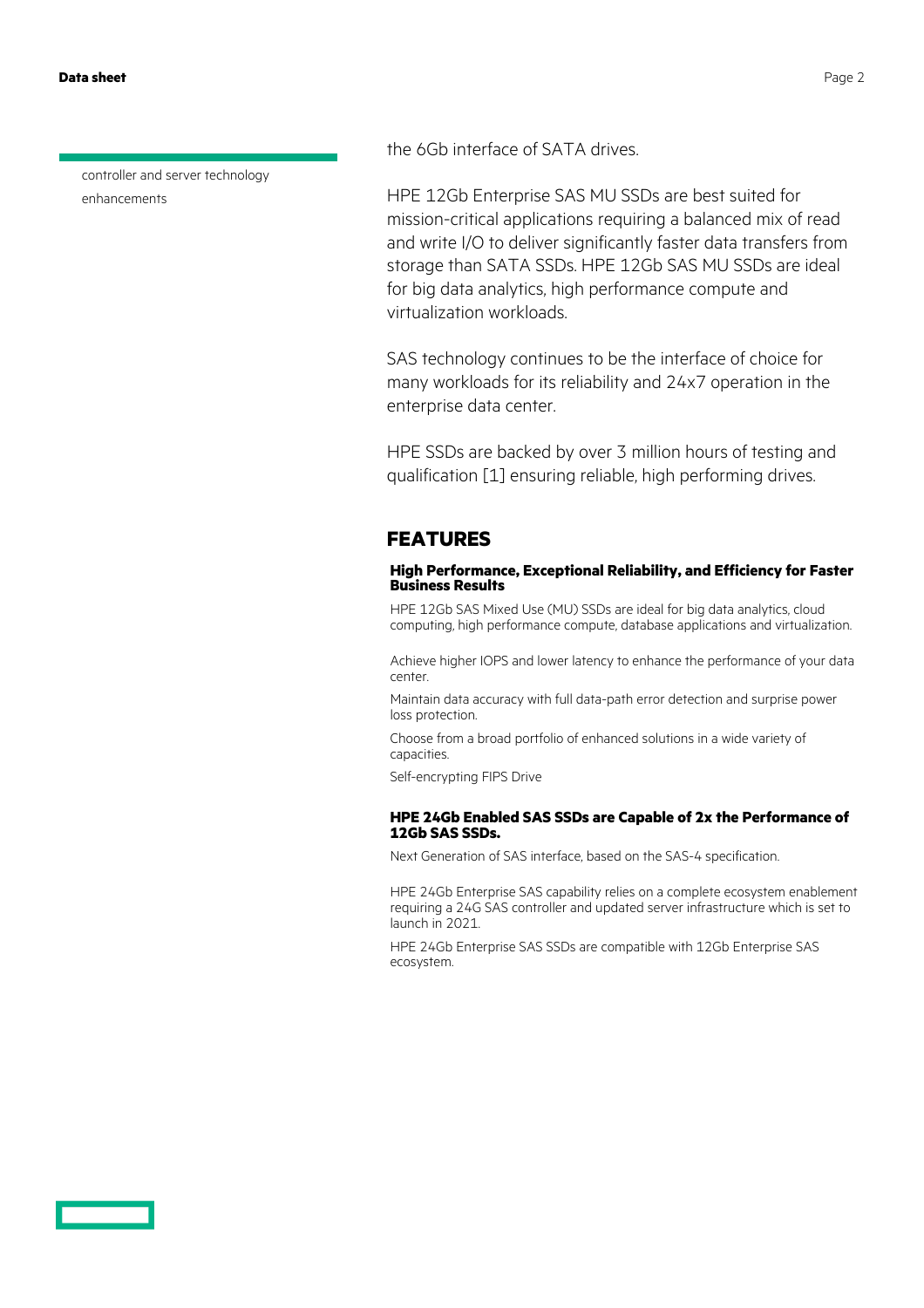<u>a sa san</u>

# **Technical specifications HPE 960GB SAS 12G Mixed Use SFF BC Value SAS Multi Vendor SSD**

| <b>Product Number</b>                        | P40510-B21                                                                                                                                                                                                                                                                                                           |
|----------------------------------------------|----------------------------------------------------------------------------------------------------------------------------------------------------------------------------------------------------------------------------------------------------------------------------------------------------------------------|
| <b>Lifetime Writes</b>                       | 5,250                                                                                                                                                                                                                                                                                                                |
| <b>Endurance DWPD (Drive Writes Per Day)</b> | 3                                                                                                                                                                                                                                                                                                                    |
| <b>Read IOPS</b>                             | Random Read IOPS (4KiB, Q=16)=105,000<br>Max Random Read IOPS (4KiB)=155,000@Q32                                                                                                                                                                                                                                     |
| <b>Write IOPS</b>                            | Random Write IOPS (4KiB, Q=16)=47,000<br>Max Random Write IOPS (4KiB)=48,000@Q4                                                                                                                                                                                                                                      |
| <b>Power (Watts)</b>                         | 6.52                                                                                                                                                                                                                                                                                                                 |
| <b>Plug Type</b>                             | Hot pluggable                                                                                                                                                                                                                                                                                                        |
| Height                                       | 15mm                                                                                                                                                                                                                                                                                                                 |
| <b>Product Dimensions (metric)</b>           | 21.92 x 22.86 x 14.61 cm                                                                                                                                                                                                                                                                                             |
| Weight                                       | 0.5 <sub>kq</sub>                                                                                                                                                                                                                                                                                                    |
| Warranty                                     | HPE Solid State Drives and Add-In Cards have a standard 3/0/0 warranty<br>Customer Self Repair (CSR) subject to maximum usage limitations. Maximum usage limit is the maximum<br>amount of data that can be written to the drive. Drives that have reached this limit will not be eligible for<br>warranty coverage. |